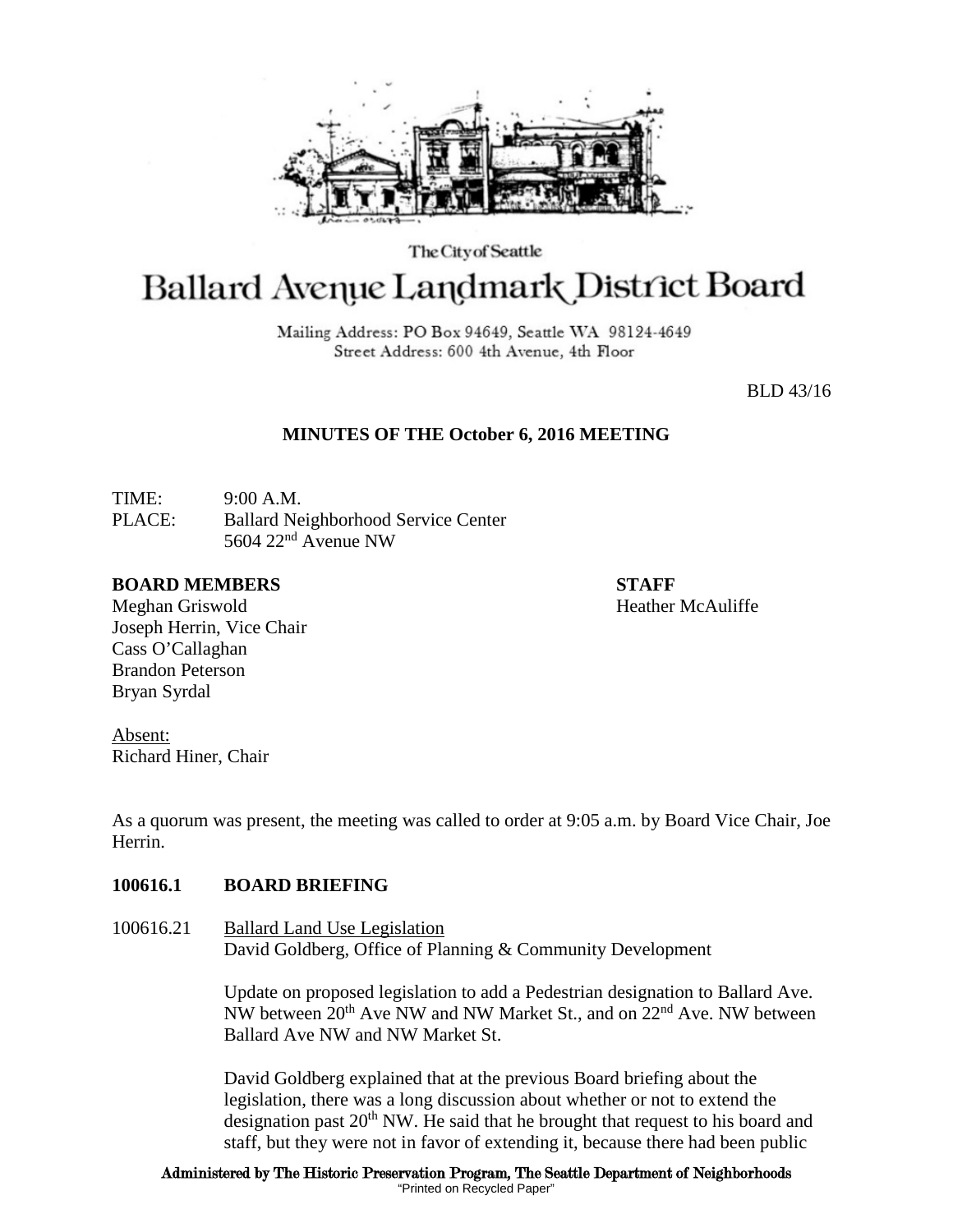outreach about the boundaries and more would be required to make the change. He explained further that adding the designation at  $20<sup>th</sup>$  NW (the current designation ends just north of it on either side of Ballard Ave) would have added a number of use restrictions. They were reluctant to add these restrictions south of  $20<sup>th</sup>$  NW, because there is currently a mix of uses there (commercial and industrial).

He noted that the Board had previously supported the plan to add the designation, and that the City Council had subsequently voted on it.

Brandon Peterson stated that he had not been in support of the designation. David Goldberg acknowledged that the support had not been unanimous.

Bryan Syrdal said that he had not been present at the previous briefing, and asked for more explanation of the legislation's impacts.

David explained the series of recommendations that had been made. In order to parallel the District's guidelines for pedestrian orientation, businesses such as drive-through type would be prohibited. Office uses would also be prohibited at street level except by conditional use. He explained that architects offices, once vacated, would not be replaced by more offices.

Joe Herrin pointed out that rents are going up, so architects' offices would not likely be replaced with more office uses anyway.

Brandon Peterson expressed a concern about big banks moving into the district.

Joe Herrin asked if the pedestrian zoning designation was tailored to the district. David Goldberg responded that they thought that pedestrian designation would parallel the guidelines.

Bryan Syrdal asked about the finality of the designation. David Goldberg answered that there would be opportunities to change it in the future.

Joe Herrin stated that it would only affect ground level uses. David Goldberg agreed and said the intent was to have walkable, walk-up businesses in the district.

Bryan Syrdal wanted to know if the office use at street level in his building would be grandfathered. David Goldberg confirmed that it would be, but that a new business would require a change of use.

David Goldberg explained that the benefits of the new zoning would be that there couldn't be a drive-through bank or a parking lot in front of a building.

Cass O'Callaghan asked if the zoning was driven by rapid building in the city. David Goldberg answered that it was driven by lots of comments from people on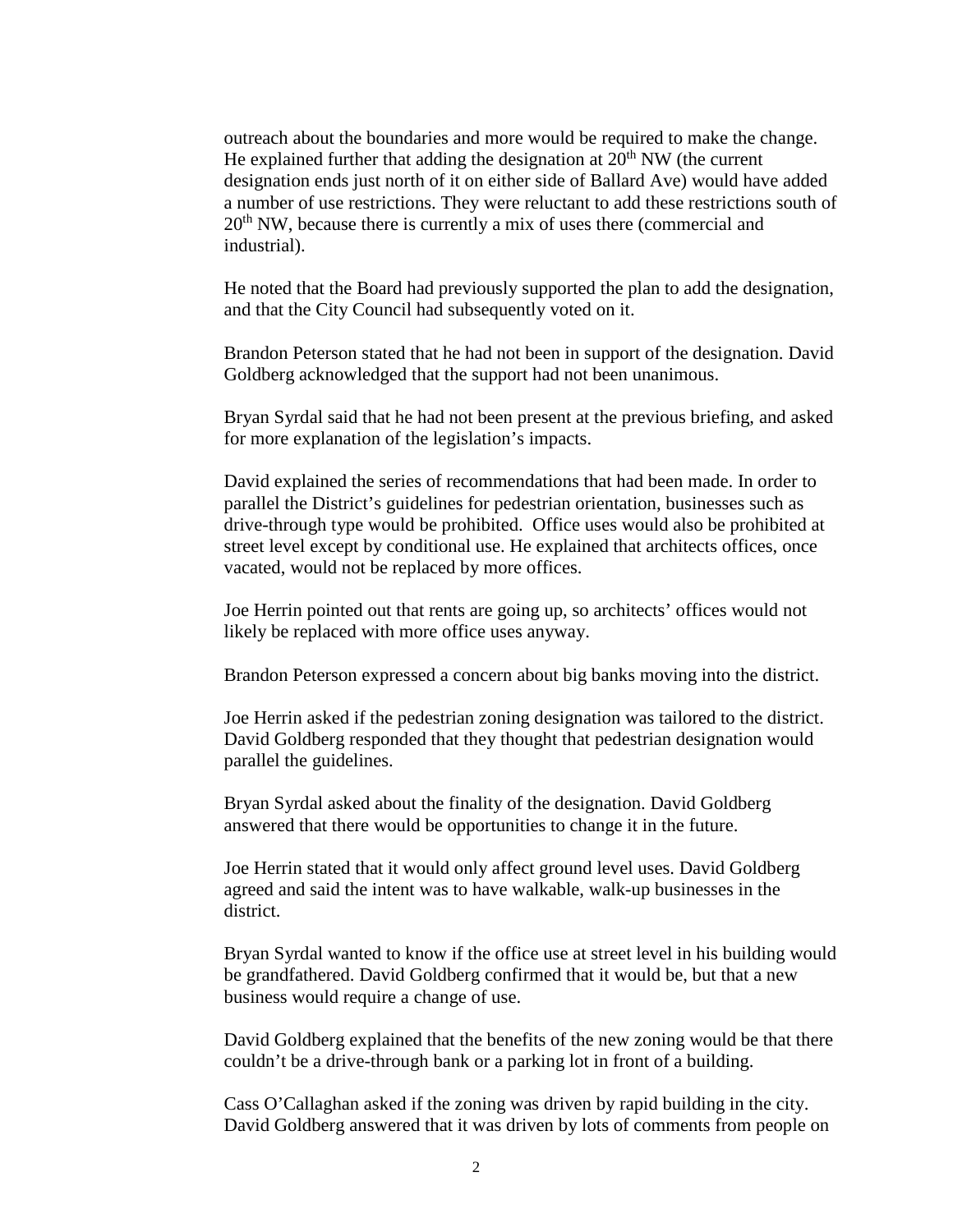how to keep Ballard Avenue a pedestrian friendly district. He said that some people wanted to close the street, but that it was not an option.

Brandon Peterson asked for a definition of "active" businesses. David Goldberg gave the examples of restaurants and personal service businesses.

Joe Herrin suggested that the Board have a future discussion about amending the ordinance to include use regulation. Board members concurred.

David Goldberg asked if any Board members would be willing to serve on the Ballard Partnership for Smart Growth board. Bryan Syrdal said he would be willing to join. David Goldberg said that the group will be help with design review in Ballard.

Robert Johnson, Ballard Avenue property owner, explained that he has only one floor at his building and there is no room for a drive-through business there. He said he thought the pedestrian zoning was ridiculous and said he did not support it. He said he has an office and a gelato shop in his building currently.

David Goldberg explained that the new zoning would not affect the current uses at Mr. Johnson's building. He said that the proposal was not arbitrary.

The Board discussed adding use jurisdiction because the pedestrian zoning would not keep out chains.

Dr. Robert Whaley, owner of New York Fashion Academy, said he has owned his building since 2005. He said that Ballard Avenue has become homogenized; it's all bars and restaurants. He expressed a concern that the pedestrian designation will make it even more so, because it would restrict uses to walk-in businesses.

David Goldberg said there are retail uses now and a variety of uses will be allowed under the pedestrian designation. He said the government isn't able to help financially, but can require supply – retail at ground floor. But there is pushback from property owners that say they can't rent it.

Bryan Syrdal noted that property owners are able to lower rents for some tenants, and said that not having the designation extend to Dock Place preserves the old feel of the neighborhood.

Cass O'Callaghan asked if the designation could be changed so that it was inclusive of more uses. David Goldberg answered that it would require further City Council action, in addition to more community conversations.

*10:03 a.m. Bryan Syrdal left*

# **100616.2 BOARD BUSINESS**